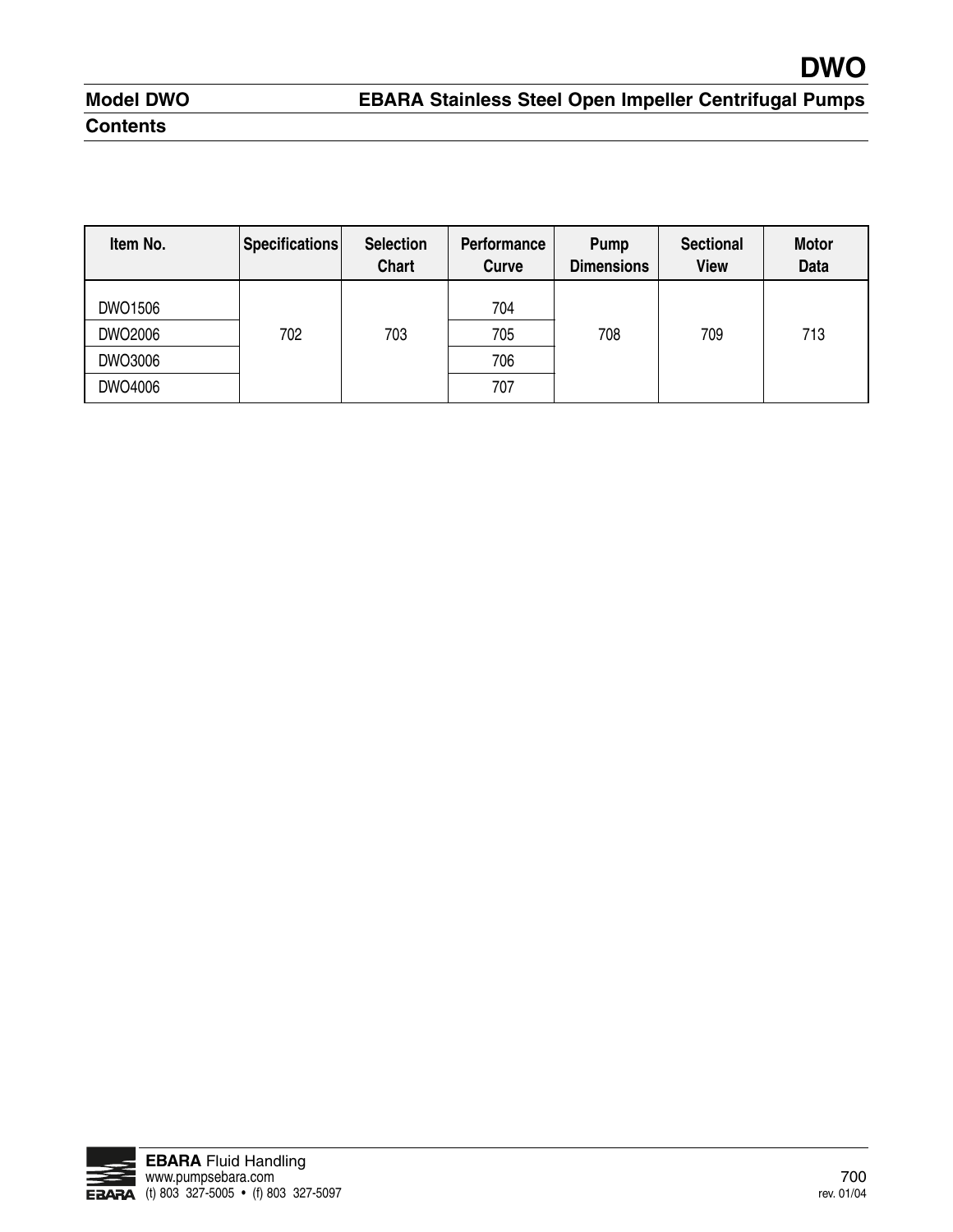#### **Model Designation**



**S2 – single phase, 230 Volt**

**T2– three phase, 230/460 Volt**

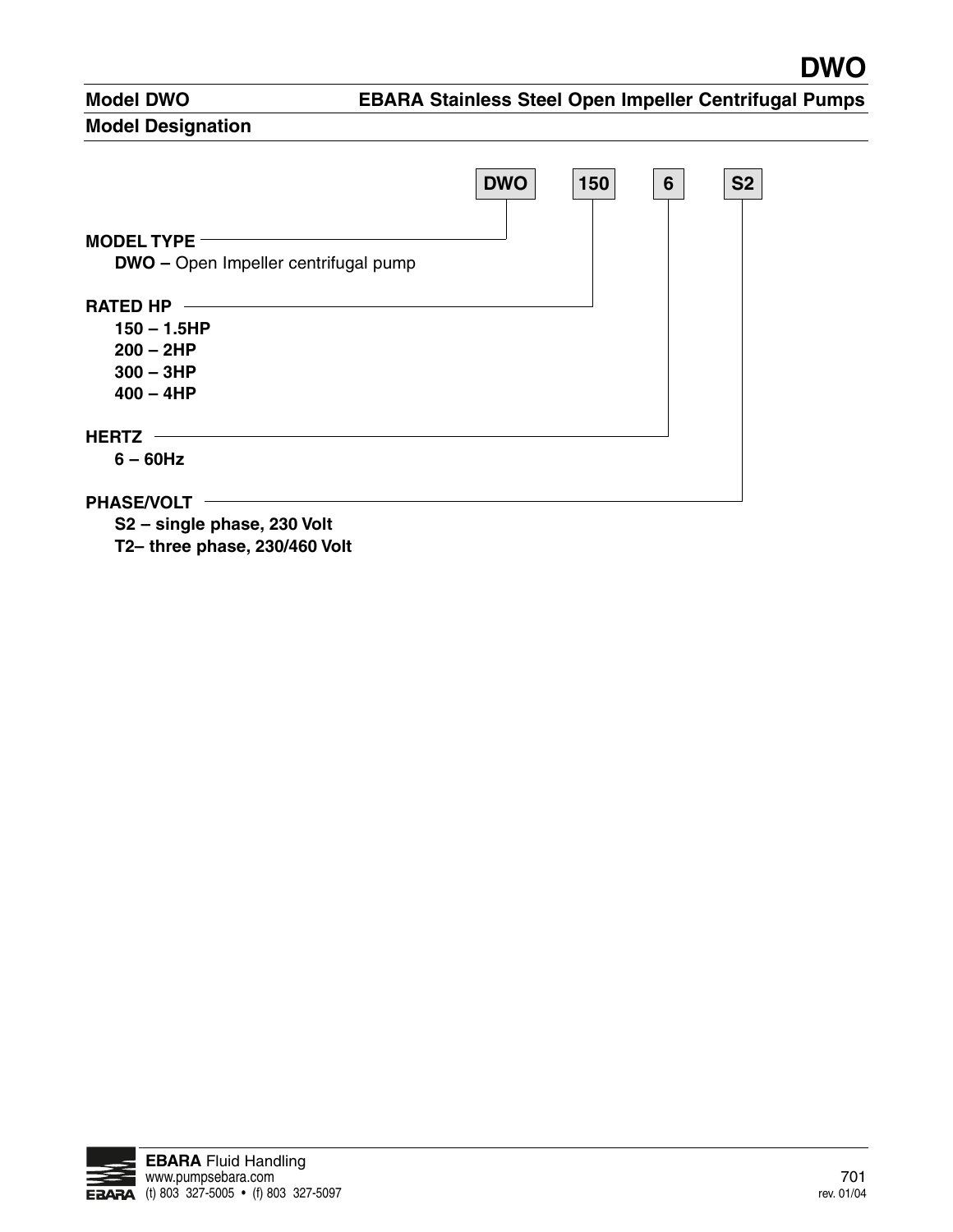**Specifications**

|                                    | <b>Standard</b>                                                            | <b>Optional</b>                            |
|------------------------------------|----------------------------------------------------------------------------|--------------------------------------------|
| <b>Size</b>                        |                                                                            |                                            |
| Suction                            | 2-21/ <sub>2</sub> " NPT Female Thread<br>2" NPT Female Thread             |                                            |
| Discharge                          | Suction and discharge nozzle equipped with                                 |                                            |
|                                    | external hose barb connection                                              |                                            |
|                                    | 2" nozzle - $2^7/16$ " O.D.                                                |                                            |
|                                    | $2^{1/2}$ " nozzle - $3^{1/8}$ " O.D.                                      |                                            |
| Range of HP                        | 1.5 HP to $4HP$                                                            |                                            |
| <b>Range of Performance</b>        |                                                                            |                                            |
| Capacity<br>Head                   | to 250 GPM at 3450 RPM<br>35 to 65 feet at 3450 RPM                        |                                            |
|                                    |                                                                            |                                            |
| <b>Liquid handled</b>              |                                                                            |                                            |
| Type of liquid<br><b>Solids</b>    | Clean water                                                                |                                            |
|                                    | 3/4" Spherical (2% by concentration)<br>Maximum: 194°F (90°C)              |                                            |
| Temperature<br>Working pressure    | Maximum: 116 PSI (8 Bar)                                                   |                                            |
| <b>Materials</b>                   |                                                                            |                                            |
| Casing                             | AISI 304 Stainless Steel                                                   |                                            |
| Impeller (Open)                    | AISI 304 Stainless Steel                                                   |                                            |
| Shaft                              | AISI 304 Stainless Steel                                                   |                                            |
| <b>Bracket</b>                     | Aluminum                                                                   |                                            |
| <b>Shaft Seal</b>                  | Ceramic/Carbon/NBR                                                         | Consult factory for optional<br>seal types |
| <b>Direction of Rotation</b>       | Clockwise when viewed from motor end                                       |                                            |
| <b>Motor</b>                       | <b>Insulation Class F</b>                                                  |                                            |
| Type                               | TEFC/IP55                                                                  |                                            |
| Speed                              | 60 Hz, 3450 RPM (2 poles)                                                  |                                            |
| HP rating                          | 1.5HP - 4.0HP                                                              |                                            |
| Voltage                            |                                                                            |                                            |
| Single Phase<br><b>Three Phase</b> | 230<br>230/460V                                                            |                                            |
| Motor Casing                       | Aluminum                                                                   |                                            |
|                                    |                                                                            |                                            |
| <b>Motor Protection</b>            | Built-in overload protection (single phase)<br>User provided (three phase) |                                            |
| Bearing                            | <b>Ball Bearing</b>                                                        |                                            |
|                                    |                                                                            |                                            |

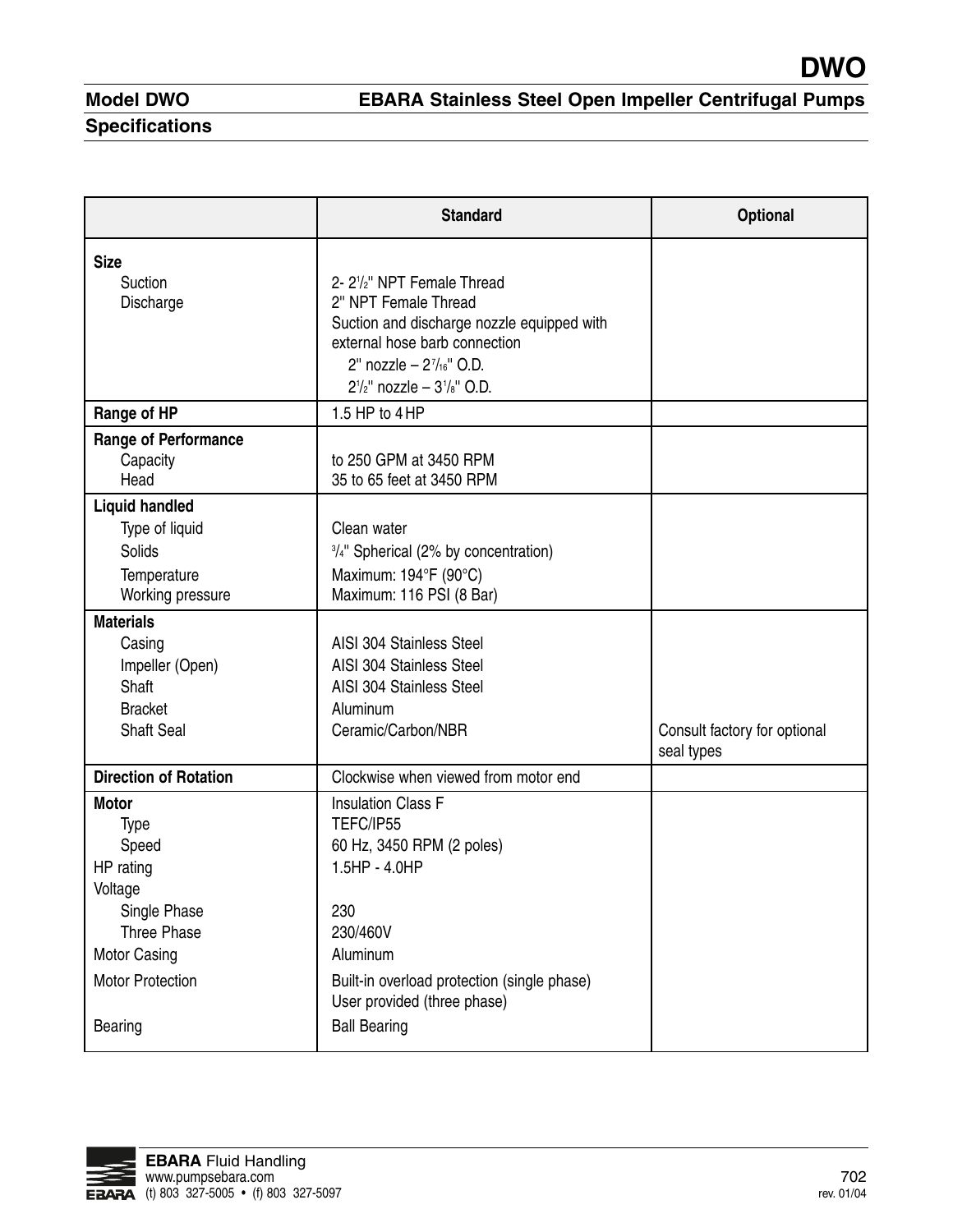

 $Q$  I/min  $0$ **EBARA Stainless Steel Open Impeller**<br> **Q** m<sup>3</sup>/h 0 10 20 30 40 50 60 70<br> **Q** //min 0 200 400 600 800 1000 12<br>
H 60 MONTO EBARA Stainless Steel Open Impeller Contact Contact Contact Contact Contact Contact Contact Contact Contact Contact Contact Contact Contact Contact Contact Contact Contact Contact Contact Contact Contact Contact Con 0 0 5 10 15  $20$  H m 20 40 60 H ft  $\frac{20}{10}$ <br>  $\frac{15}{15}$ <br>  $\frac{20}{10}$ <br>  $\frac{15}{15}$ <br>  $\frac{20}{10}$ <br>  $\frac{15}{15}$ <br>  $\frac{20}{10}$ <br>  $\frac{15}{15}$ <br>  $\frac{20}{10}$ <br>  $\frac{15}{15}$ <br>  $\frac{15}{15}$ <br>  $\frac{15}{15}$ <br>  $\frac{15}{15}$ <br>  $\frac{15}{15}$ <br>  $\frac{15}{15}$ <br>  $\frac{15}{15}$ <br>  $\frac{15}{15}$ <br>  $\frac{100}{100}$ <br>  $\frac{200}{100}$ <br>  $\frac{200}{100}$ <br>  $\frac{200}{100}$  $\frac{20}{20}$ <br>  $\frac{20}{20}$ <br>  $\frac{60}{200}$ <br>  $\frac{100}{200}$ <br>  $\frac{100}{200}$ <br>  $\frac{100}{200}$ <br>  $\frac{100}{200}$ <br>  $\frac{200}{300}$ <br>  $\frac{100}{300}$ <br>
US DWO 1506 1.5HP DWO 2006 2HP DWO 3006 3HP DWO 4006 4HP

100

 $\overline{0}$   $\overline{100}$   $\overline{200}$   $\overline{100}$   $\overline{100}$   $\overline{200}$   $\overline{100}$   $\overline{100}$   $\overline{100}$ 

200



0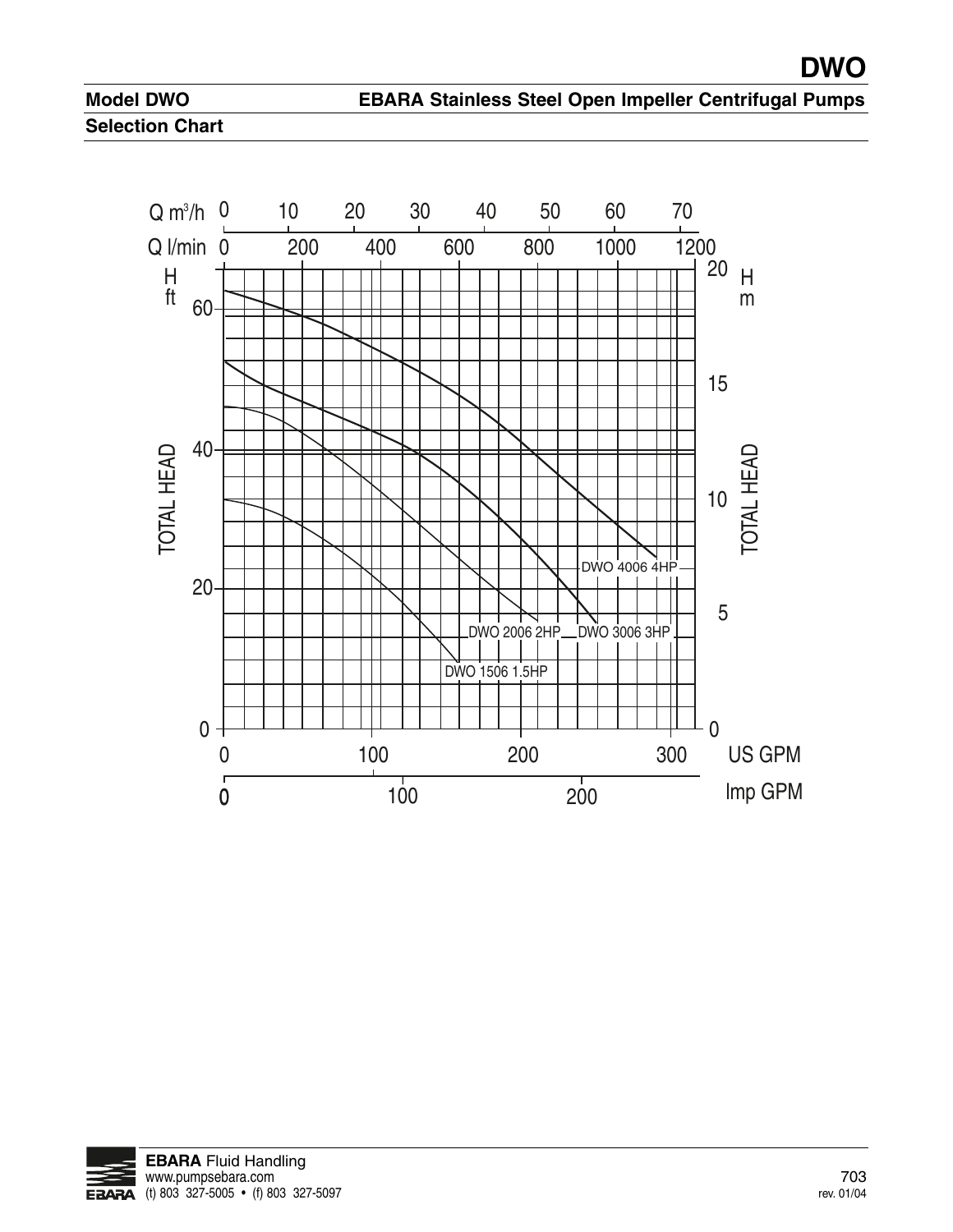**EBARA Stainless Steel Open Impeller Centrifugal Pumps**

#### **Performance Curve**



**DWO 1506 1.5HP Synchronous Speed: 3450 RPM**



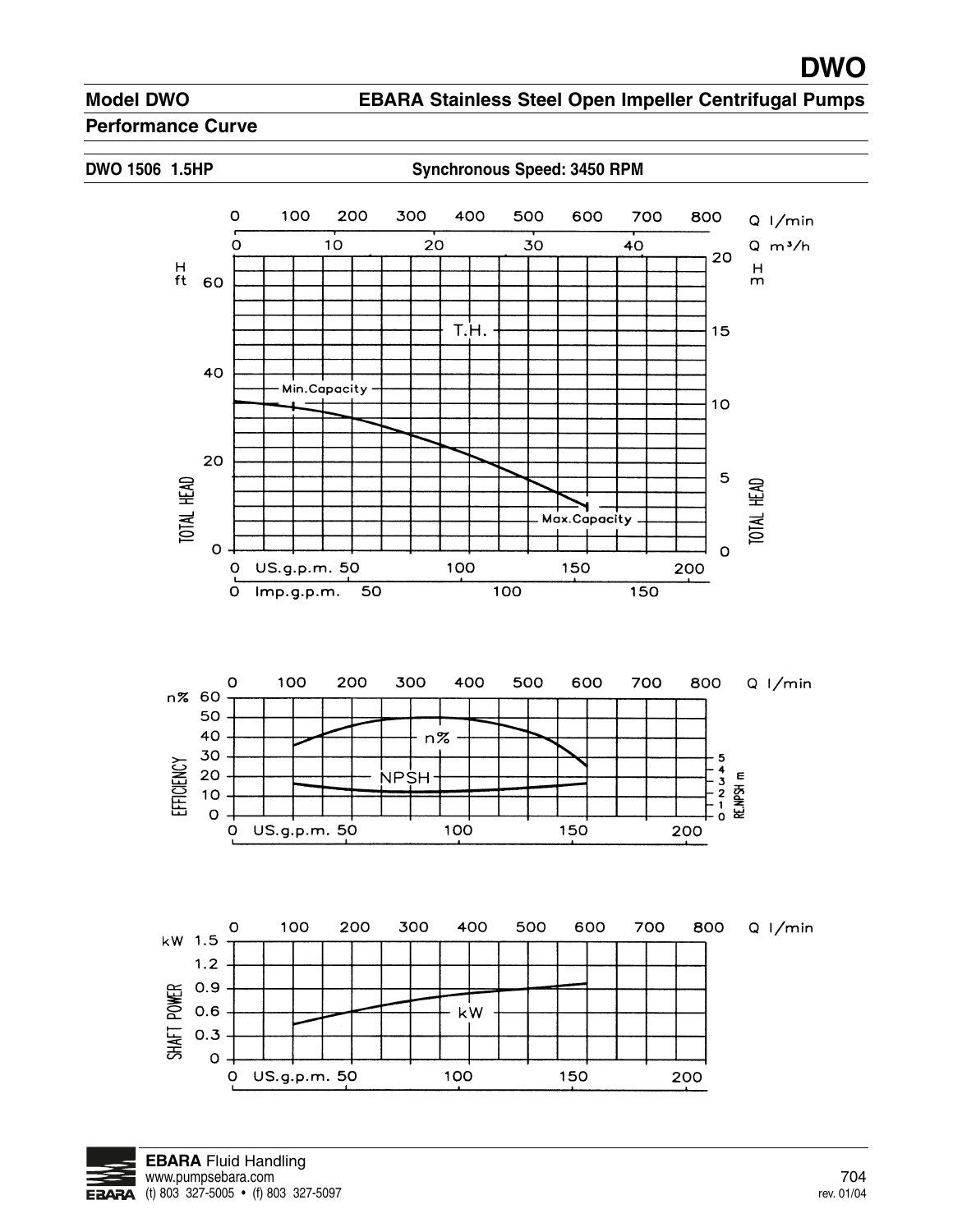#### **EBARA Stainless Steel Open Impeller Centrifugal Pumps**

#### **Performance Curve**

DWO 2006 2HP Synchronous Speed: 3450 RPM







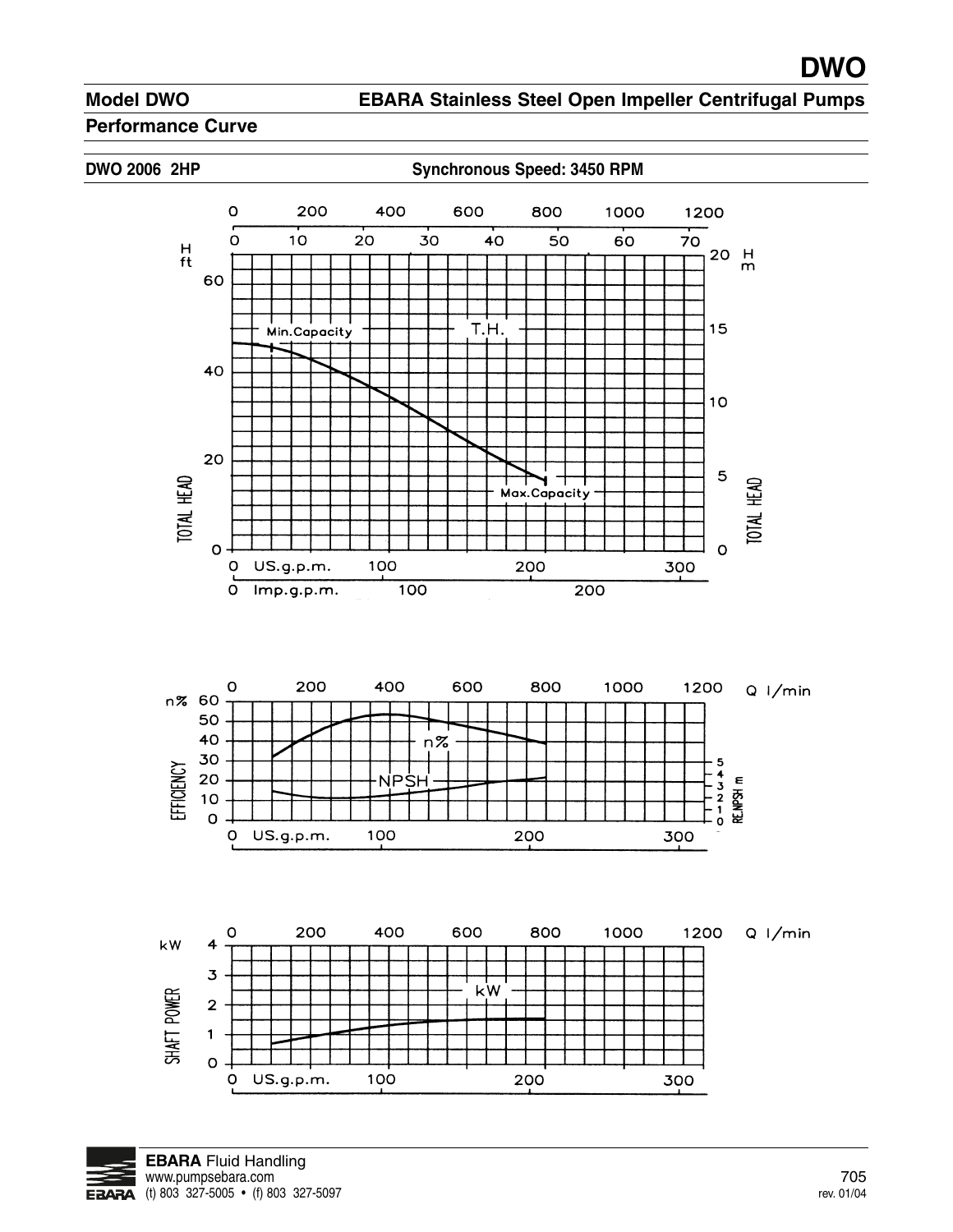**EBARA Stainless Steel Open Impeller Centrifugal Pumps**

#### **Performance curve**

DWO 3006 3HP Synchronous Speed: 3450 RPM







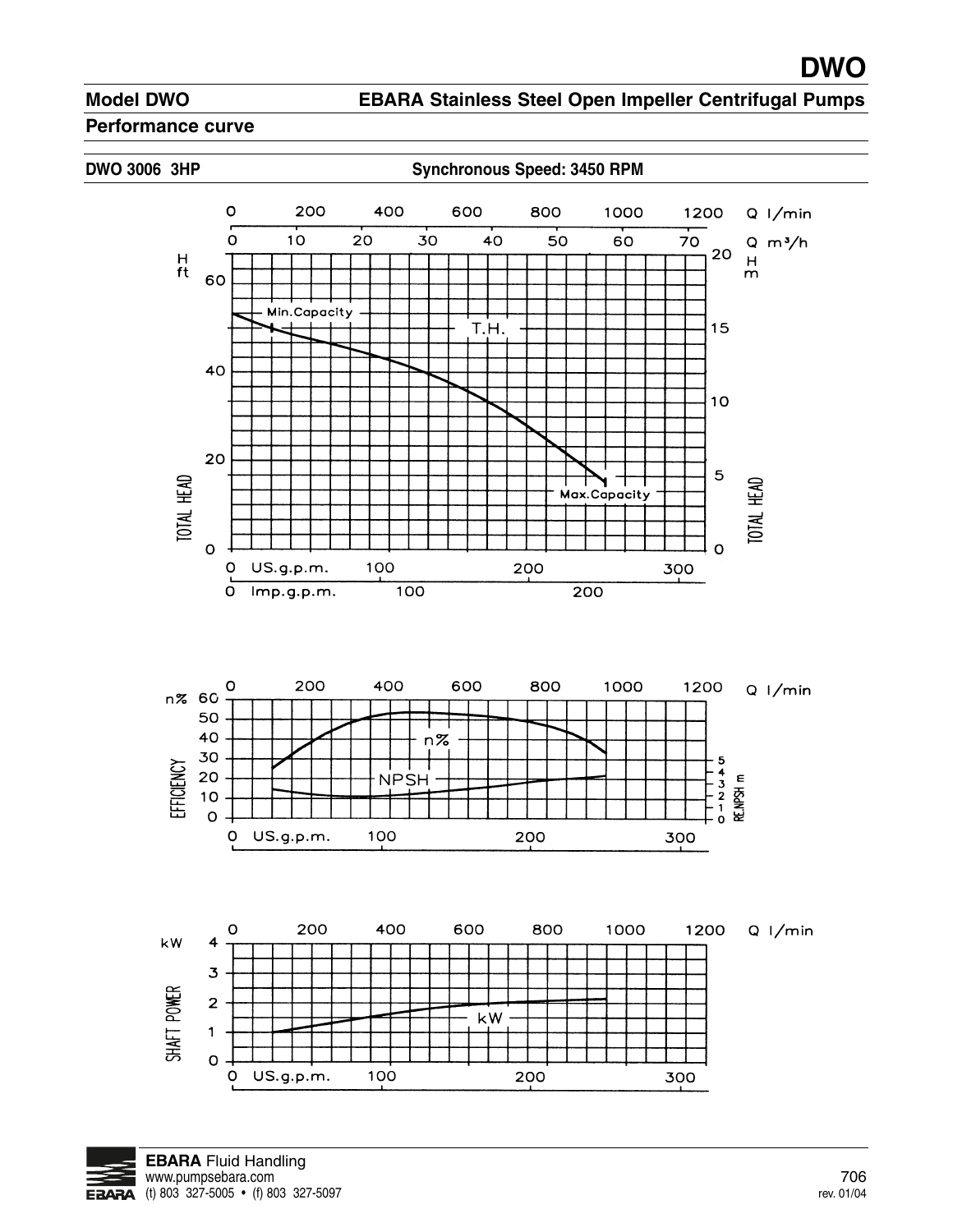**EBARA Stainless Steel Open Impeller Centrifugal Pumps**

#### **Performance curve**

#### **DWO 4006 4HP Synchronous Speed: 3450 RPM**





![](_page_7_Figure_7.jpeg)

![](_page_7_Picture_8.jpeg)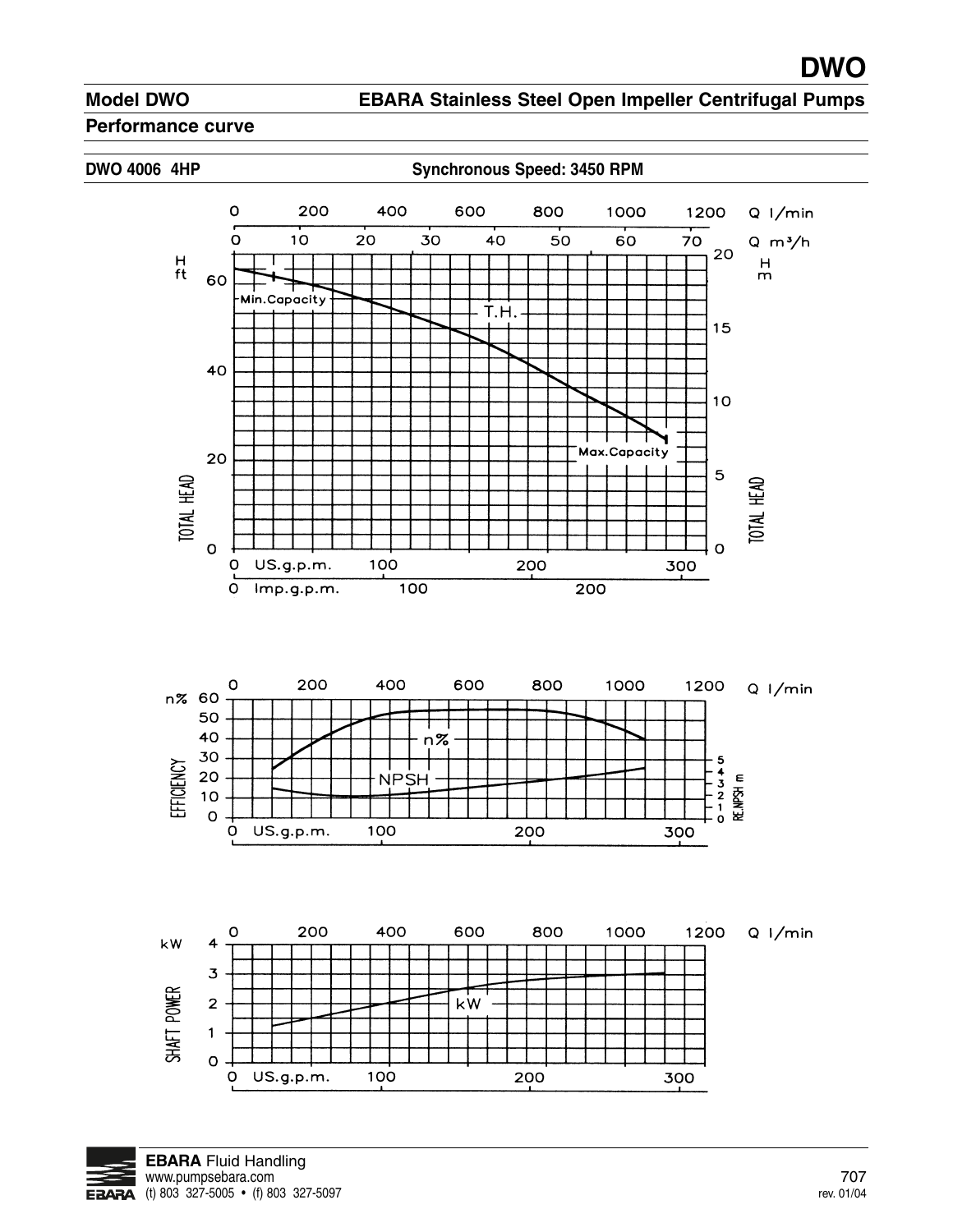**DWO**

# **Dimensions**

![](_page_8_Figure_3.jpeg)

### **Dimensions: inch**

|              | <b>SIZE</b> |                                       |                  |              | <b>PUMP &amp; MOTOR</b> |            |           |           |           |        |                 |           |                |             | Weight Lbs    |             |           |               |
|--------------|-------------|---------------------------------------|------------------|--------------|-------------------------|------------|-----------|-----------|-----------|--------|-----------------|-----------|----------------|-------------|---------------|-------------|-----------|---------------|
| <b>MODEL</b> | HP          | Suc.                                  | Disch.           | A            | в                       | ⌒<br>U     | $D_1$     |           |           | G      | н               | $H_1$     | H <sub>2</sub> |             | ''            | −           | R         | phase/3 phase |
| DWO1506      | . .5 '      | $2"$ NPT                              | $12^{\circ}$ NPT | $7^{5}/_{8}$ | $14^{3}/s$              | $7^{7}/_8$ | $7^{1}/s$ | $5^{1}/2$ | $4^{1}/4$ | っ<br>c | 10              | $4^{3}/4$ | $5^{1}/4$      | $^{5}/_{8}$ | $^{3}/_{8}$   | $^{3}/_{8}$ | $2^{7}/s$ | 36/34         |
| DWO2006      | ာ           | $12"$ NP <sup><math>\tau</math></sup> | $12^{\circ}$ NPT | $7^{5}/\!$   | $14^{3}/s$              | $7^{7}/_8$ | $7^{1}/s$ | $5^{1}/2$ | $4^{1}/4$ | っ      | 10 <sup>°</sup> | $4^{3}/4$ | $5^{1}/4$      | 5/8         | $^{3}/_{8}$   | $^{3}/_{8}$ | $2^{7}/s$ | 42/38         |
| DWO3006      | 3           | 2.5" NPT                              | $12^{\circ}$ NPT | $7^{5}/_{8}$ | $15^{3}/s$              | $8^{1/2}$  | $7^{1}/s$ | $5^{1}/2$ | $4^{1}/4$ | っ<br>c | 10              | $4^{3}/4$ | $5^{1}/4$      | 5/8         | $\frac{3}{8}$ | $^{3}/_{8}$ | $3^{1}/s$ | /45           |
| DWO4006      | 4           | 2.5" NPT                              | <b>NPT</b>       | $7^{5}/_{8}$ | $16^{3}/s$              | $9^{1/2}$  | $7^{1}/s$ | $5^{1}/2$ | $4^{1}/4$ | റ      | 10              | $4^{3}/$  | $5^{1}/4$      | $^{5}/_{8}$ | $\frac{3}{8}$ | $^{3}/_{8}$ | $3^{1/s}$ | /53           |

### **Dimensions: mm**

| <b>MODEL</b> |      | <b>SIZE</b> |            |     | <b>PUMP &amp; MOTOR</b> |           |       |     |     |    |     |     |                | Weight kg |   |   |    |               |
|--------------|------|-------------|------------|-----|-------------------------|-----------|-------|-----|-----|----|-----|-----|----------------|-----------|---|---|----|---------------|
|              | HP   | Suc.        | Disch.     | А   | B                       |           | $D_1$ | E   |     | G  | н   | Hı  | H <sub>2</sub> |           |   | − | R  | phase/3 phase |
| DWO1506      | .5 I | 2" NPT      | 2" NPT     | 193 | 364                     | 198.5     | 180   | 140 | 107 | 50 | 253 | 120 | 133            | 15        | 9 | 9 | 74 | 13.6/12.6     |
| DWO2006      | 0    | 2" NPT      | 2" NPT     | 193 | 364                     | 198.5     | 180   | 140 | 107 | 50 | 253 | 120 | 133            | 15        | 9 | 9 | 74 | 15.7/14.4     |
| DWO3006      | 3    | 2.5" NPT    | .   2" NPT | 193 |                         | 390 215.5 | 180   | 140 | 107 | 50 | 253 | 120 | 133            | 15        | 9 | 9 | 78 | /16.9         |
| DWO4006      |      | 2.5" NPT    | 2" NPT     | 193 |                         | 415 240.5 | 180   | 140 | 107 | 50 | 253 | 120 | 133            | 15        | 9 | 9 | 78 | /20           |

![](_page_8_Picture_8.jpeg)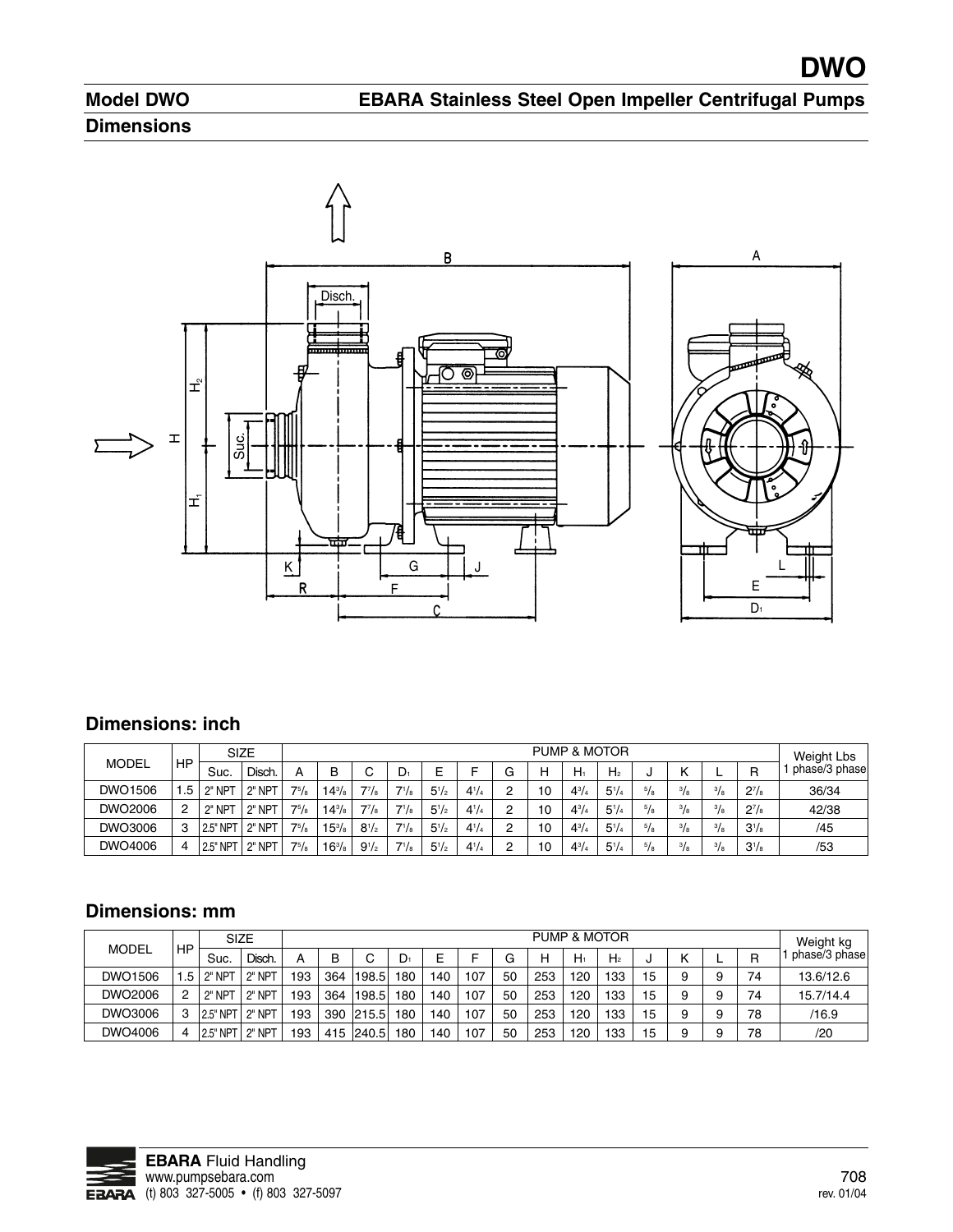# **Exploded view**

![](_page_9_Picture_4.jpeg)

| <b>Location No.</b> | <b>Part Name</b>        | <b>Material</b>     | No. for 1 Unit |
|---------------------|-------------------------|---------------------|----------------|
|                     | Casing                  | 304 Stainless Steel |                |
| 3                   | Motor bracket           | Aluminum            |                |
| 4                   | Casing cover            | 304 Stainless Steel |                |
| 7                   | Impeller                | 304 Stainless Steel |                |
| 11                  | Mechanical seal         | Carbon/Ceramic/NBR  |                |
| 14                  | Fan                     | Polypropolene       |                |
| 15                  | Fan cover               | <b>Steel</b>        |                |
| 18                  | Casing Ring             |                     |                |
| 23                  | Capacitor               | Single phase only   |                |
| 24                  | Priming plug/Drain plug | 303 Stainless Steel | $\overline{2}$ |
| 26                  | O-ring                  | <b>NBR</b>          | 2              |
| 30                  | Splash ring             | 304 Stainless Steel |                |
| 32                  | Key                     | 304 Stainless Steel |                |
| 34                  | Impeller nut            | 304 Stainless Steel |                |
| 75                  | Washer                  | 304 Stainless Steel | 2              |
| 77                  | O-ring                  | <b>NBR</b>          | $\mathbf{2}$   |
| 92                  | Lip seal (Pump side)    |                     |                |
| 93                  | Lip seal (Fan side)     |                     |                |

![](_page_9_Picture_6.jpeg)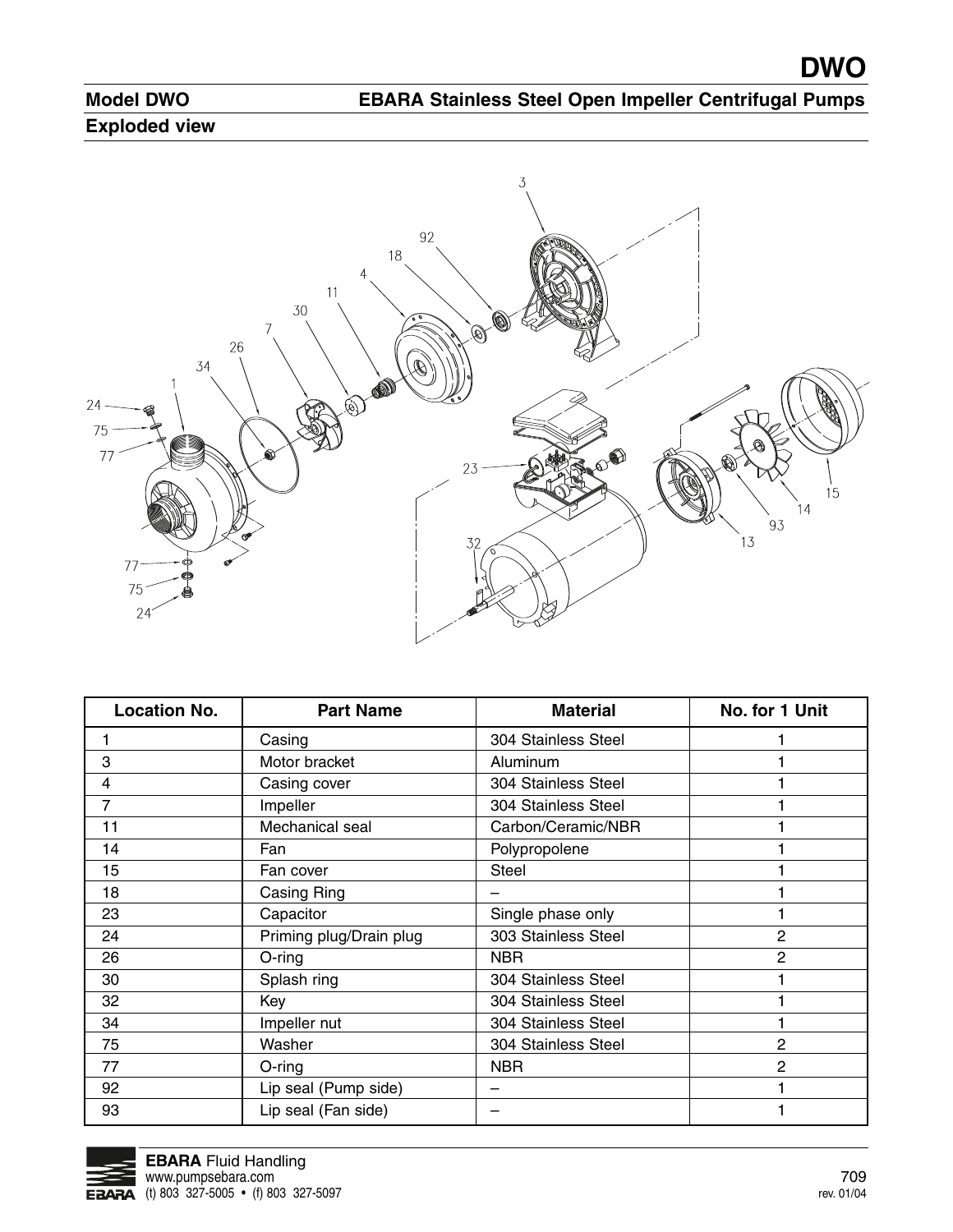# **Model DWO Mechanical Seal**

![](_page_10_Figure_3.jpeg)

| REF. | <b>PART NAME</b>            | <b>MATERIAL</b> |
|------|-----------------------------|-----------------|
| A    | <b>Rotary Seal Ring</b>     | Ceramic         |
| B    | <b>Stationary Seal Ring</b> | Carbon graphite |
| C    | $O$ -ring                   | <b>NBR</b>      |
| D    | $O$ -ring                   | <b>NBR</b>      |
| E    | $O$ -ring                   | <b>NBR</b>      |
| F    | Self driving spring         | <b>AISI 316</b> |
| G    | Frame                       | <b>AISI 304</b> |

![](_page_10_Picture_5.jpeg)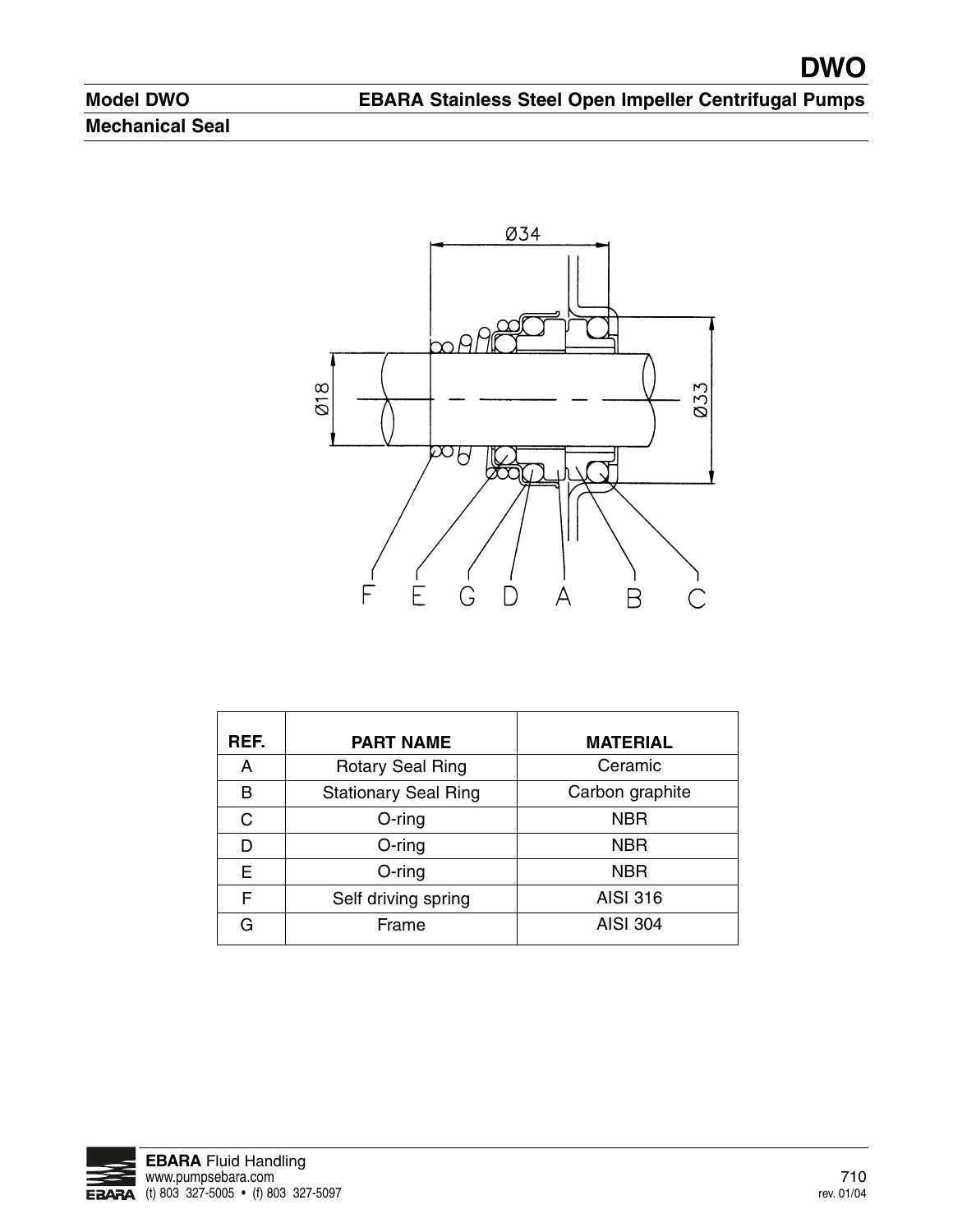**EBARA Stainless Steel Open Impeller Centrifugal Pumps**

# **Wiring Diagram**

### **Single Phase**

![](_page_11_Figure_5.jpeg)

![](_page_11_Figure_6.jpeg)

 $\bar{\text{E}}$ 

 $L1$ 

![](_page_11_Picture_7.jpeg)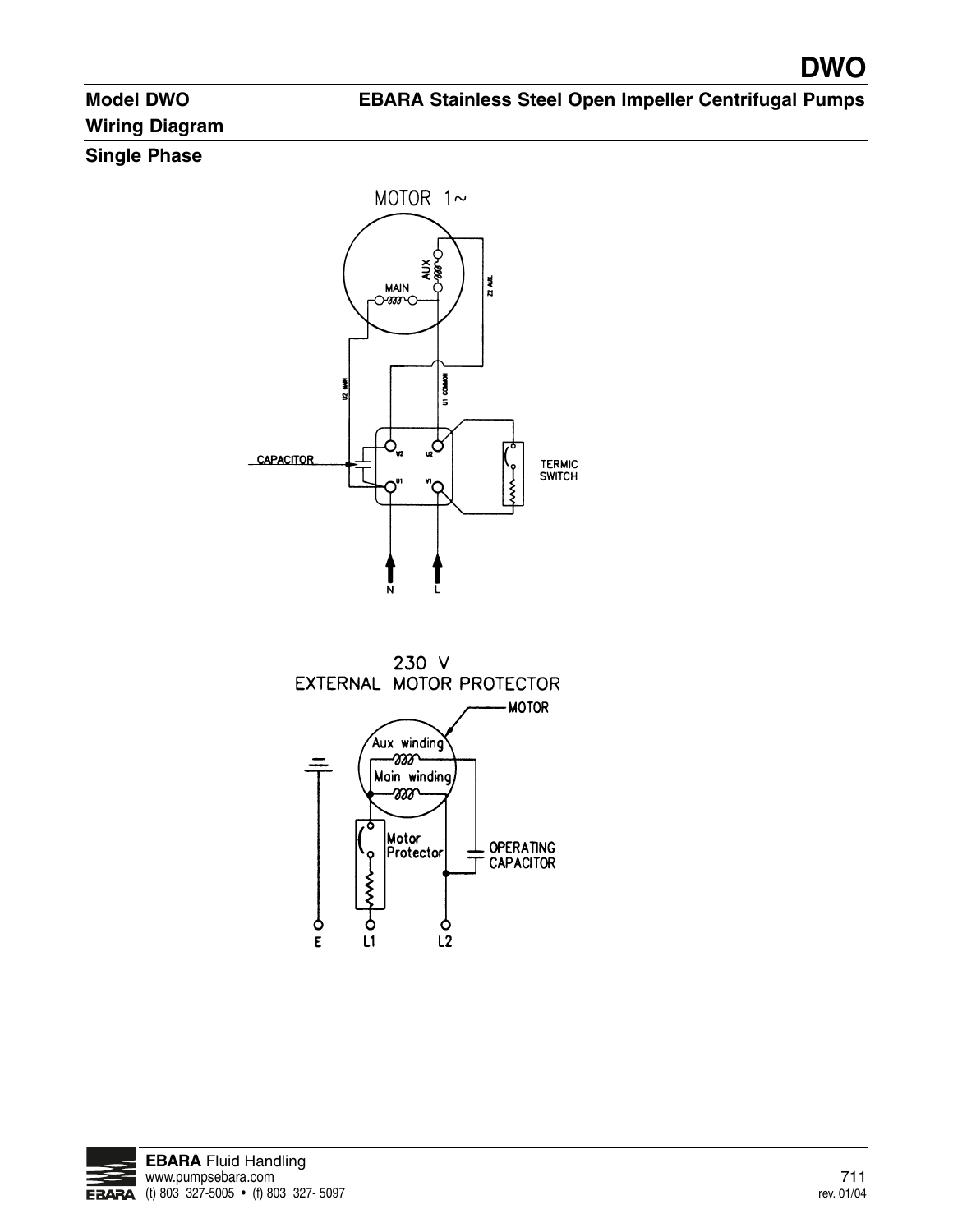# **Wiring Diagram**

# **Three Phase**

**460V**

STAR CONNECTION

![](_page_12_Picture_7.jpeg)

**230V**

![](_page_12_Figure_9.jpeg)

![](_page_12_Figure_10.jpeg)

![](_page_12_Picture_11.jpeg)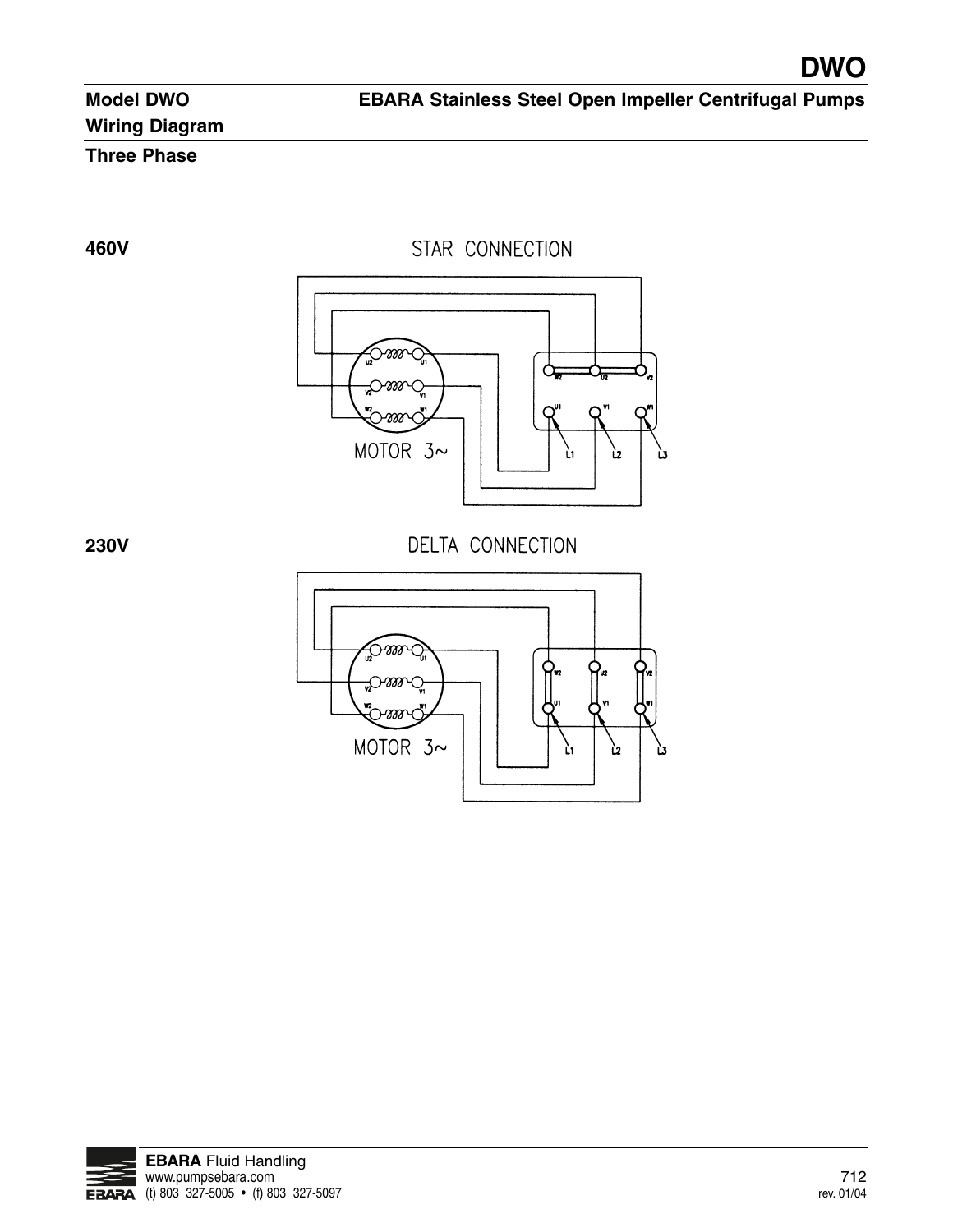# **Model DWO Electrical Data**

| Hz | Poles | Phase  | Output (HP) | Voltage (V) | Applicable Model |
|----|-------|--------|-------------|-------------|------------------|
| 60 | ◠     | Single | l.5 to 2    | 230         | <b>DWO</b>       |

|                           | <b>MOTOR MODEL</b>      |           | 1506           | 2006           |  |  |
|---------------------------|-------------------------|-----------|----------------|----------------|--|--|
|                           |                         | <b>HP</b> | 1.5            | $\overline{2}$ |  |  |
|                           | Output                  | kW        | 1.1            | 1.5            |  |  |
| Name-                     | Phase                   |           |                | 1              |  |  |
| Plate                     | Poles                   |           | $\overline{c}$ | $\overline{2}$ |  |  |
| Rating                    | <b>Volts</b>            |           | 230            | 230            |  |  |
|                           | Amperes                 |           | 6.6            | 9.8            |  |  |
|                           | Speed                   |           | 3450           | 3450           |  |  |
|                           | <b>Insulation Class</b> |           | F              | $\mathsf F$    |  |  |
|                           | Number Starts Per Hour  |           | 20             | 20             |  |  |
| $\%$<br>Voltage Tolerance |                         |           |                | $\pm 6\%$      |  |  |

![](_page_13_Picture_5.jpeg)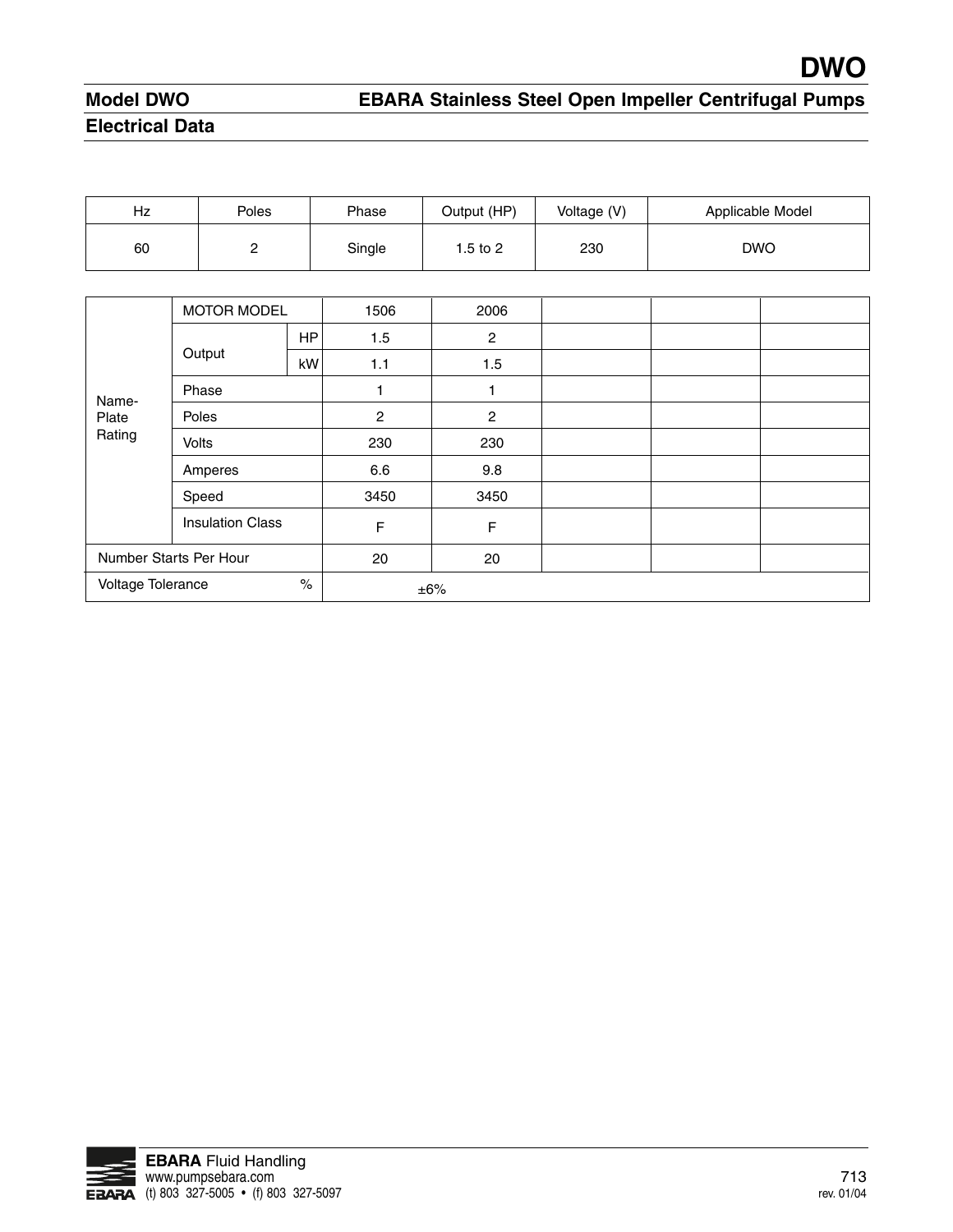# **Model DWO Electrical Data**

# **EBARA Stainless Steel Open Impeller Centrifugal Pumps**

| Hz | Poles    | Phase | Output (HP) | Voltage (V) | Applicable Model |
|----|----------|-------|-------------|-------------|------------------|
| 60 | <u>_</u> | Three | 1.5 to 4    | 230         | <b>DWO</b>       |

|                           | <b>MOTOR MODEL</b>      |           | 1506 | 2006           | 3006           | 4006 |  |
|---------------------------|-------------------------|-----------|------|----------------|----------------|------|--|
|                           |                         | <b>HP</b> | 1.5  | 2              | 3              | 4    |  |
|                           | Output                  | kW        | 1.1  | 1.5            | 2.2            | 3    |  |
| Name-                     | Phase                   |           | 3    | 3              | 3              | 3    |  |
| Plate                     | Poles                   |           | 2    | $\overline{c}$ | $\overline{c}$ | 2    |  |
| Rating                    | <b>Volts</b>            |           | 230  | 230            | 230            | 230  |  |
|                           | Amperes                 |           | 3.6  | 5.9            | 8.1            | 11.1 |  |
|                           | Speed                   |           | 3450 | 3450           | 3450           | 3450 |  |
|                           | <b>Insulation Class</b> |           | F    | F              | F              | F    |  |
|                           | Number Starts Per Hour  |           | 20   | 20             | 20             | 20   |  |
| $\%$<br>Voltage Tolerance |                         |           |      |                | ±6%            |      |  |

![](_page_14_Picture_5.jpeg)